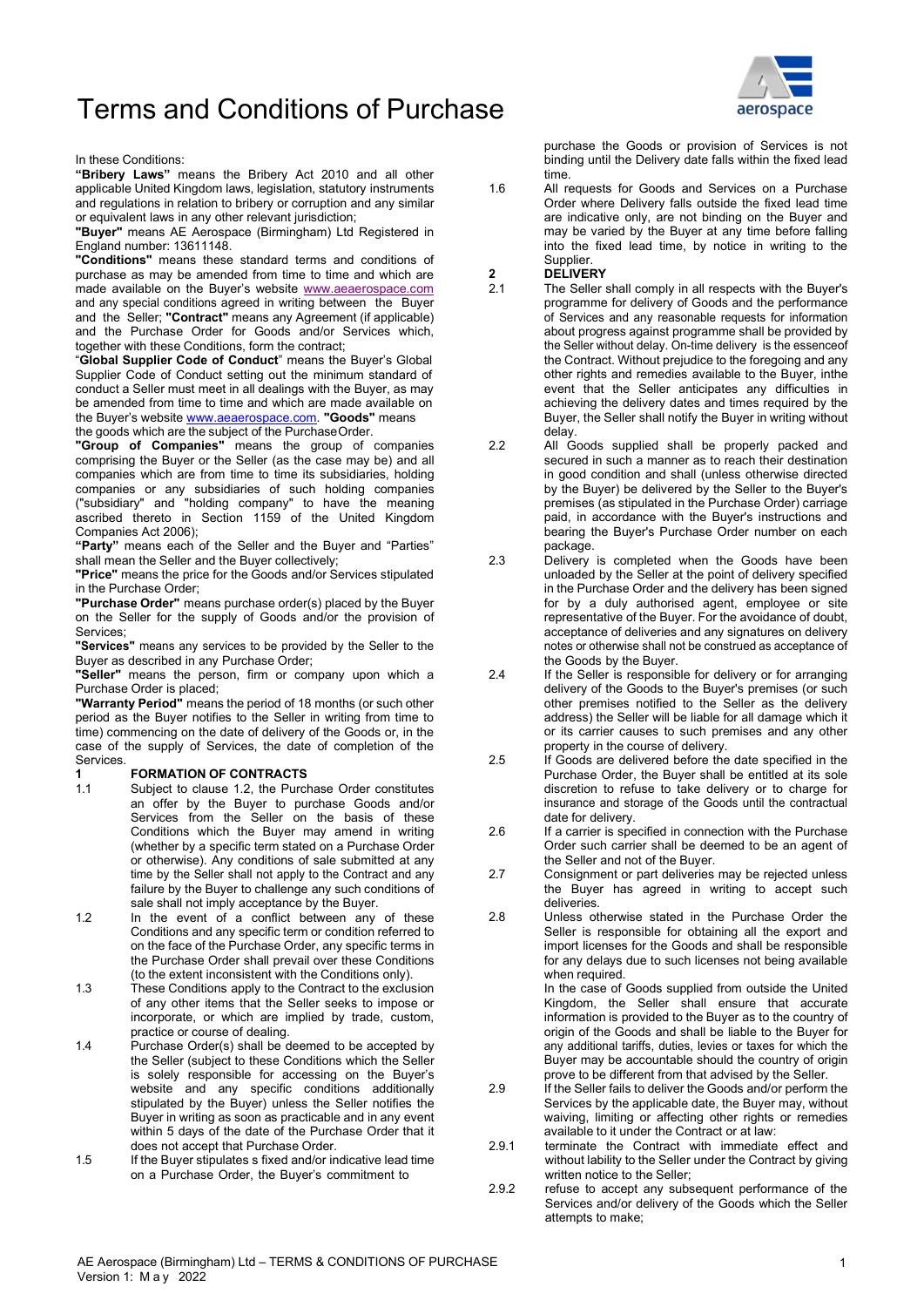- 2.9.3 recover from the Seller any costs incurred by the Buyer in obtaining substitute goods and/or services from another party, including the Buyer itself;
- 2.9.4 require a refund from the Seller of sums paid in advance for: (a) Services that the Seller has not provided; and/or (b) Goods that it has not delivered;
- 2.9.5 claim damages for any costs, loss or expenses incurred by the Buyer which are in any way attributable to the Seller's failure to meet such dates; or
- 2.9.6 claim or deduct 2% of the price of the Goods for each week's delay in delivery by way of a late delivery charge which is agreed to be a pre-estimate of the expected administrative cost which will be incurred by the Buyer as a result of the late delivery, up to a maximum of 15% of the total price of the Goods.
- 
- 3 TIME<br>3.1 Wher Where time is specified such provision shall be of the essence of the contract provided that time for payment shall not be of the essence of the contract.
- 3.2 Failure by the Seller to adhere to any provision as to time contained in the Purchase Order or otherwise notified to the Seller in writing shall entitle the Buyer at its option to treat the Contract as repudiated in whole or in part. The Buyer shall be entitled to exercise its option at any time unless a written extension of time has been given to the Seller by the Buyer and the time of any extension has not elapsed.
- 3.3 Failure by the Buyer to exercise its option under clause 3.1 in respect of any part of a Purchase Order shall not be deemed to constitute a waiver with respect to any subsequent part of that Purchase Order.
- 3.4 Unless an extension of time has been agreed by the Buyer in accordance with clause 3.1, the Seller's failure to effect delivery of Goods or to perform the Services on the date or dates specified shall entitle the Buyer to purchase substitute Goods and/or Services and to hold the Seller accountable for all losses, claims, damages and additional costs and expenses incurred by it as a result (including, but not limited to, any liabilities that the Buyer owes to its customer as a result of the Seller's failure).

### 4 PRICE AND PAYMENT

- 4.1 Unless otherwise agreed by the Buyer in writing:
- all Prices are fixed, inclusive of the costs of packaging, insurance, carriage and any applicable customs, handling, import and/or export duties, tariffs and taxes save for value added tax ("VAT") which is dealt with in clause 4.1.2 below and such Prices may not be increased without the prior written consent of the Buyer;
- 4.1.2 unless otherwise stated in a Purchase Order, all Prices are exclusive of VAT which shall be payable by the Buyer in addition on receipt of a valid VAT invoice from the Seller;
- 4.1.3 invoices shall not be rendered by the Seller until completion of delivery of all of the Goods and performance of all of the Services which are the subject of the Purchase Order. Without prejudice to the foregoing, if the Buyer permits the Seller to deliver the Goods or perform the Services early, invoices shall not be rendered until the date that the Goods were originally agreed to be delivered or the Services performed; and
- 4.1.4 payment shall be due 60 days after the end of the month following the month of receipt of the invoice.
- 4.2 Each invoice shall include the relevant Purchase Order number and such supporting information required by the<br>
Reports used the security of the involvement of 22 Buyer to verify the accuracy of the invoice.
- 4.3 The Buyer specifically reserves the right to deduct from any monies due or to be become due to the Seller (whether under this Contract or under any other contract between the Buyer and the Seller) any monies due to the Buyer from the Seller (whether under this Contract or any other contract between the Buyer and the Seller).
- 4.4 The Buyer shall not be liable for any Purchase Orders or amendments to Purchase Orders other than those issued or confirmed on the Buyer's official Purchase Order or amendment forms duly signed on behalf of the Buyer.
- 4.5 The Price shall be the full and exclusive remuneration of the Seller in respect of the supply of Goods and/or provision of Services. The Buyer shall not be

responsible for the payment of any charges for Goods supplied or Services performed in excess of the Goods or Services required by the Purchase Order or any variation of it unless authorised in writing by a further priced Purchase Order.

- 4.6 No payment of or on account of the Price shall constitute any admission by the Buyer as to proper performance by the Seller of its obligations.
- 4.7 No payment will be made for containers, crates or packing materials of any description except where agreed by the Buyer in writing.
- 4.8 Inattention to the following details may result in delay in payment but no prompt payment discount shall be forfeited by the Buyer due to the failure of the Seller:
- 4.8.1 to send on the day of dispatch for each consignment such advice(s) of dispatch and invoice(s) as may be indicated on the Purchase Order; or
- 4.8.2 to supply all certificates of conformity or other quality documentation required by the Buyer; or
- 4.8.3 to send a monthly statement of account quoting the invoice numbers applicable to each item caused by it; or
- 4.8.4 to mark clearly the Buyer's Purchase Order number on each consignment package, packing notes, advice notes, invoices, monthly statements and all other correspondence relating to them.
- 4.9 If the Buyer fails to make a payment due to the Seller under the Contract by the due date, the Seller shall grant the Buyer a grace period of a further 45 days from the due date to make payment in full. If the Buyer fails to make payment in full by the end of the grace period, then the Buyer shall pay interest on the overdue sum from the due date until payment of the overdue sum, whether before or after judgment. Interest under this clause 4.9 will accrue each day at 2% a year.
- 4.10 The Seller shall maintain complete and accurate records of the time spent and materials used by the Seller in providing the Services, and the Seller shall allow the Buyer to inspect such records at all reasonable times on request.
- 4.11 The Buyer shall be entitled to set-off any amounts owed to the Buyer from any payment due to the Seller.

#### 5 PACKAGING

The Buyer shall only be responsible for returning cases or other durable packaging to the Seller if such responsibility is accepted by the Buyer in the Purchase Order.

#### 6 STORAGE

If for any reason the Buyer is unable to accept delivery of the Goods at the time when the Goods are due and ready for delivery the Seller shall at its expense store the Goods for a reasonable time having regard to the circumstances and shall safeguard them and take all reasonable steps to prevent their deterioration until the date of actual delivery.

# **7** RISK AND TITLE<br>7.1 Unless otherwise

- Unless otherwise stated on the Purchase Order, risk in the Goods shall pass to the Buyer upon completion of delivery as specified in clause 2.3 and title to the Goods or any part of the Goods shall pass upon the earlier delivery or the time of any payment being made for them. The Seller shall be responsible for transport and unloading costs and insurance of Goods to their full value against all risk of damage or loss prior to completion of delivery.
- Subject to clause 8.1 and 8.2, all tools, equipment and materials of the Seller required in the performance of the Seller's obligations under the Contract shall be and remain at the sole risk of the Seller whether or not they are upon premises of the Buyer or any other premises specified in the Purchase Order.
- 7.3 Where the Seller has contracted to perform Services or work upon goods or materials without title thereto passing to or belonging to the Seller, risk shall pass to the Seller in respect of such goods and materials when it takes delivery thereof and shall remain with the Seller until the goods or materials processed or worked upon (as the case may be) are redelivered to the Buyer. Delivery for the purposes of this clause 7.3 shall mean the time of parting with physical possession by the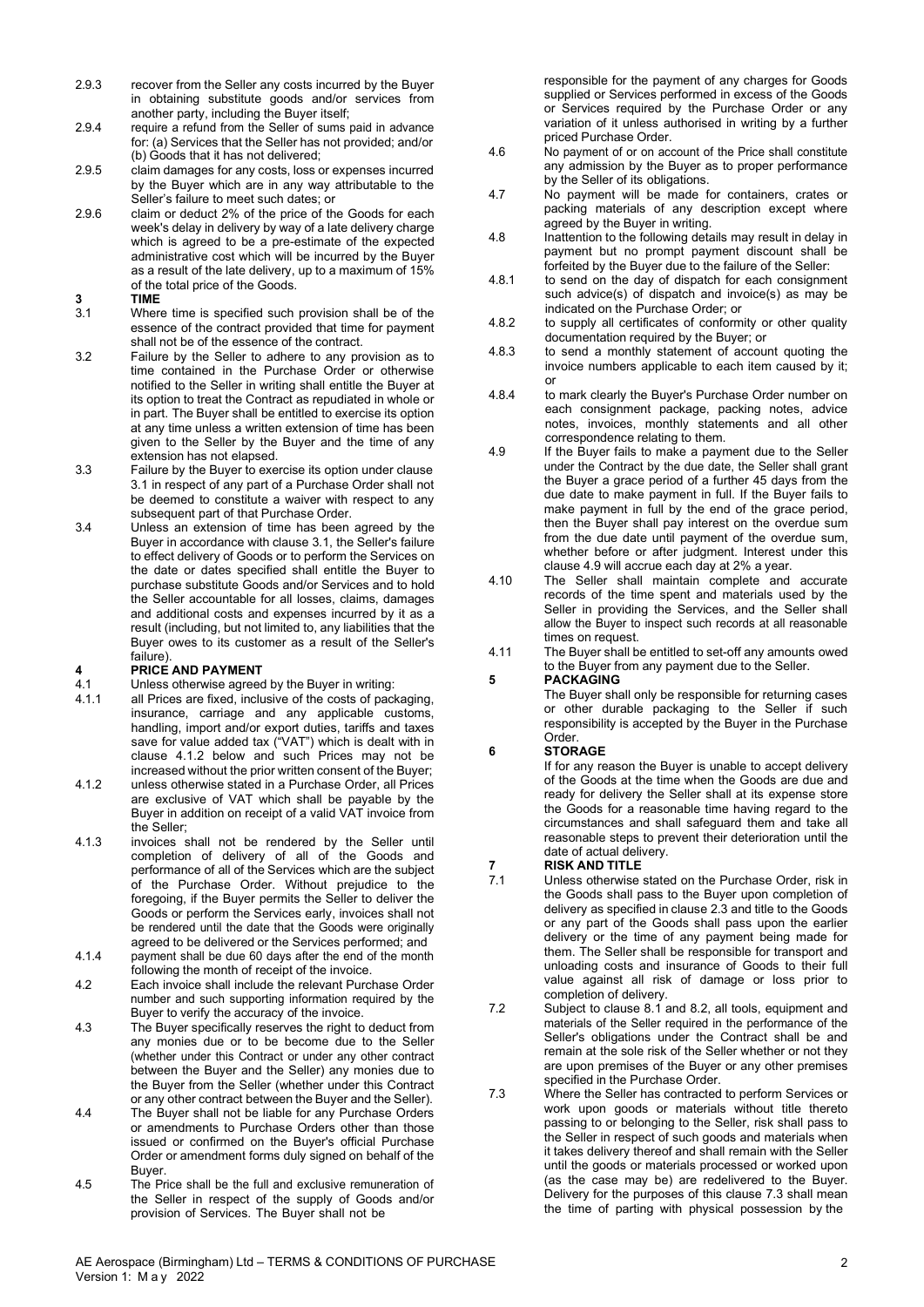Buyer and redelivery shall mean upon acceptance of delivery by a duly authorised agent, employee or representative of the Buyer.

### 8 **TOOLING**<br>8.1 All tools **r**

- All tools, patterns, materials, drawings, specifications, programmes and other data (including all programmes and data in machine readable form) provided by the Buyer or the Buyer's customer (as the case may be) in connection with the Purchase Order will at all times remain the property of the Buyer or the Buyer's customer (as the case may be). All such tools, patterns, materials, drawings, specifications, programmes and other data shall be kept in good condition by the Seller whilst in its possession or control and the Seller shall be fully liable for such items whilst they are in the Seller's possession or control. Such items shall be marked by the Seller as the property of the Buyer or the Buyer's customer (as the case may be) and shall be delivered up to the Buyer forthwith on request, including any copies and at the Seller's expense. All such items shall only be used by the Seller for the purpose of completing the Purchase Order unless the Buyer gives its prior written consent to any other use.
- 8.2 Any tools (such as jigs, dies etc) which the Seller may construct or acquire specifically in connection with the Goods and for which the Seller makes any charges shall be and remain the Buyer's sole and unencumbered property and the Seller shall deliver up all such tools to the Buyer upon receipt of a request from the Buyer, and at the Seller's expense.

#### 9 FREE-ISSUED MATERIALS

- 9.1 Where the Buyer or the Buyer's customer free-issues materials or packaging to the Seller for use in connection with the Purchase Order such materials shall be and remain the property of the Buyer or the Buyer's customer (as the case may be).
- 9.2 The Seller shall maintain such materials in good order and condition and at its risk and shall use them only in connection with the Purchase Order.
- 9.3 The Seller acknowledges that there may be scrap materials or surplus materials arising in the ordinary course of supplying the Goods and/or providing the Services. In cases where the materials have been freeissued to the Seller by the Buyer or the Buyer's customer (as the case may be), the Seller shall:
- 9.3.1 notify the Buyer in writing of all such scrap and surplus materials arising during the course of supplying the Goods and/or providing the Services;
- 9.3.2 carry out a reconciliation exercise of the volume of materials and packaging free-issued to the Seller and the volume of Goods or Services that are completed in accordance with the Purchase Order, supporting by evidence to the Buyer's satisfaction; and
- 9.4 pay to the Buyer an amount equal to the market value of all such scrap and surplus materials. The market value is to be determined by applying a 12-month average price obtained from the London Metals Exchange, or such other mechanism as may be agreed in writing. materials or packaging wasted as a result of the Seller's bad workmanship or negligence shall be replaced at the Seller's expense.
- 9.5 The Seller shall at any time upon the Buyer's request deliver up to the Buyer forthwith and at the Seller's expense, all materials or packaging issued by the Buyer or the Buyer's customer (as the case may be).

# 10 **INSPECTION AND STANDARDS**<br>10.1 The Buyer and/or the Buyer's custo

- The Buyer and/or the Buyer's customer shall be entitled to inspect the Seller's facilities (and the facilities of any permitted sub-contractor) at any time to inspect and/or test the Goods either complete or in the process of manufacture or, as the case may be, any Services being<br>north-may determine before delivery. performed at any time before delivery.
- 10.2 The Seller shall remain fully responsible for the Goods and Services despite any such inspection or testing and any such inspection or testing shall not reduce or otherwise affect the Seller's obligations under the Contract.
- 10.3 On inspection, the Buyer and/or the Buyer's customer shall be entitled to require all defects or deficiencies to be made good and alterations made in the event of any

failure in the opinion of the Buyer to comply with the terms of the Purchase Order. Such right of inspection whether exercised or not does not constitute acceptance or approval of all or any part of the manufacture of Goods, the Services provided, or the quality of the final Goods or Services produced.

10.4 The Seller shall maintain in force all quality standards and approvals and all such other standards and approvals (including, but not limited to environmental standards) which the Buyer and or the Buyer's customer requires the Seller to hold or which the Seller has represented to the Buyer that it holds. The Seller shall immediately notify the Buyer if it ceases to hold any such standards and approvals.

# 11 WARRANTY, QUALITY AND LIABILITY<br>11.1 All Goods and Services supplied by the S

- All Goods and Services supplied by the Seller shall for the Warranty Period:
- 11.1.1 be fit for any purpose held out by the Seller or made known to the Seller by the Buyer, expressly or by implication, and in this respect the Buyer relies on the Seller's skill and judgement;
- 11.1.2 be of good quality;
- 11.1.3 be supplied strictly in accordance with the quantities, drawings, specifications, standards and stipulations contained in or annexed to the Purchase Order or incorporated by reference to industry standards of practice or as stipulated by the Buyer in writing;
- 11.1.4 be free from defects in design, materials and workmanship; and
- 11.1.5 conform to all applicable laws, regulatory requirements, standards, specifications and conditions.
- 11.2 All work performed by the Seller on Goods or Services shall be performed with all due care and diligence and performed in accordance with all specifications and standards specified in a Purchase Order or otherwise stimulated by the Buyer including but not limited to the Buyer's Global Supplier Code of Conduct and shall be in accordance with best practice and pass such inspections as may be required by the Buyer, its customers or their agents or any government department concerned.
- 11.3 The Seller warrants that:
- 11.3.1 it is able to supply the Goods or Services to the standards set out at clauses 11.1 and 11.2 and all other standards stipulated by the Buyer in writing;
- 11.3.2 it has the necessary expertise to supply the Goods and Services;
- 11.3.3 any changes to a process of manufacture for Goods or Services is strictly prohibited unless approved by the Buyer; and
- 11.3.4 all statements and representations made in respect of the Goods and Services prior to the Purchase Order are accurate.
- 11.4 Nothing contained in these Conditions shall in any way detract from the Seller's obligations under common law or statute or any express warranty or condition contained in the Purchase Order.
- 11.5 Without prejudice the Buyer's other rights and remedies under the Contract or at law, if the Seller has delivered Goods or Services that do not comply with the warranties and undertakings set out in clause 11.1, 11.2, 11.3, irrespective of whether the Buyer has accepted the Goods or Services, the Buyer may elect to exercise one or more of the following non-exclusive remedies:
- 11.5.1 terminate the Contract (in whole or in part) with immediate effect by giving written notice to the Seller;
- 11.5.2 reject the Goods or Services (in whole or in part) and to return and Goods or parts upon which a Service has been performed to the Seller at the Seller's own risk and expense;
- require the Seller to repair or replace the rejected Goods or Services, or to provide a full refund of the price of the rejected Goods or Services (if paid);
- 11.5.4 refuse to accept any subsequent delivery of the Goods or Services which the Seller attempts to make;
- 11.5.5 recover from the Seller any costs, losses expenses or damages incurred by the Buyer in obtaining substituted Goods or Services from a third party; and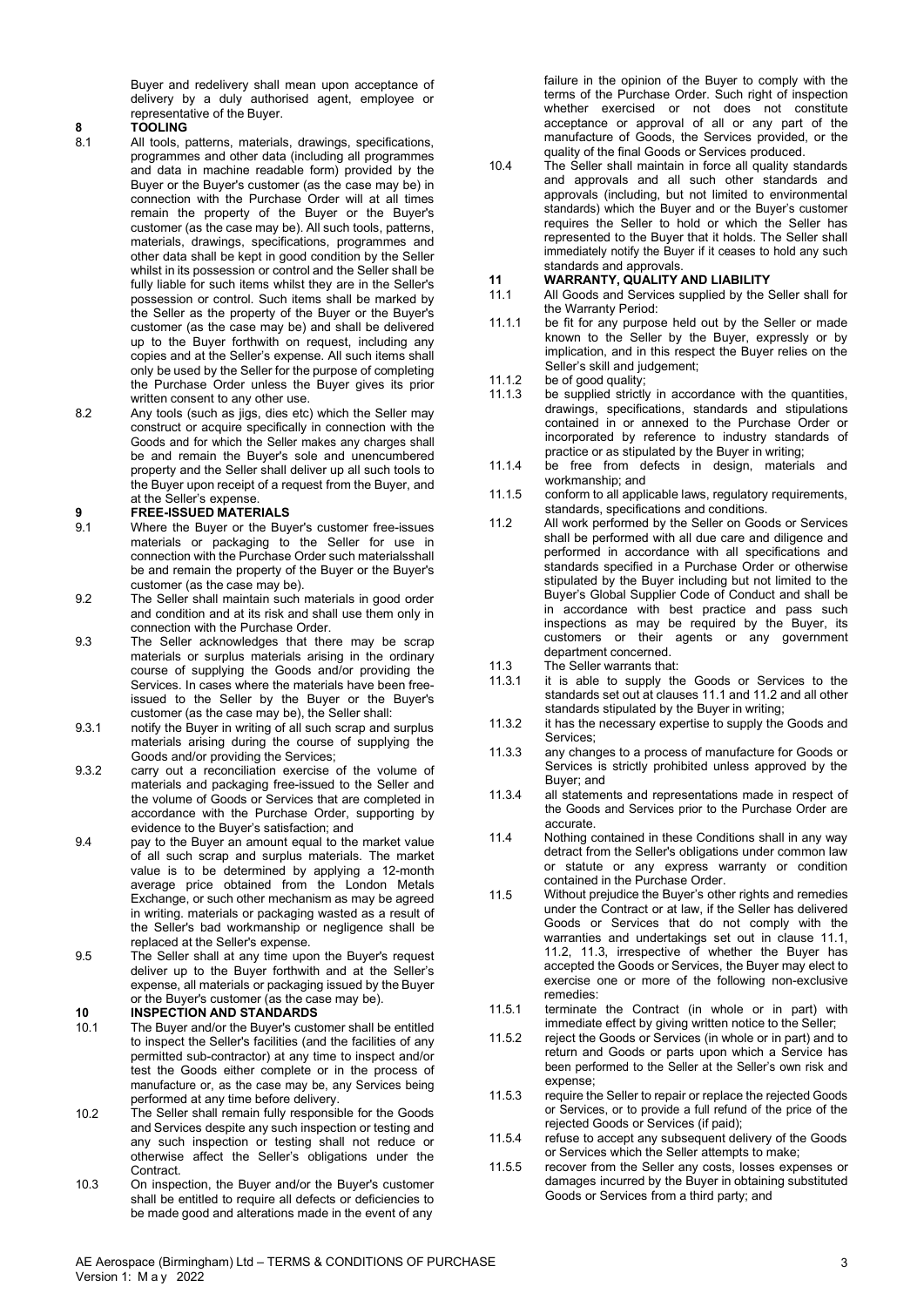- 11.5.6 claim damages for any additional costs, loss or expenses or damages incurred by the Buyer arising from the Seller's failure to supply Goods in accordance with clause 11.1, 11.2 and 11.3.
- 11.6 These Conditions shall extend to any substituted or remedial Good or Services and/or repaired or replacement Goods or Services supplied by the Seller.
- 11.7 Without prejudice to any other rights or remedies available to the Buyer, the Seller agrees to assign to the Buyer upon the Buyer's request, the benefit of any warranty, guarantee, indemnity, insurance, or similar right which the Seller has against any third-party manufacturer or supplier of the Goods or Services or any part thereof.
- 11.8 The Buyer's rights under the Contract are in addition to its rights and remedies implied by statute and common law.
- 

### 12 HEALTH AND SAFETY

- 12.1 The Seller warrants that:
- 12.1.1 it will comply with the duties imposed on it by the Contract and all applicable health and safety laws, statutory provisions, by-laws, rules and regulations so far as they are applicable to the site or the Goods and Services as amended from time to time in the design, manufacture, supply provision and/or installation of the Goods and Services (including all work on site) or the provision of any information relating to the Goods and Services; and
- 12.1.2 it will perform the Contract such that no liability is incurred by the Buyer under such laws, statutory provisions, by-laws, rules and regulations and furthermore, that it will comply with all health and safety policies and procedures in place at the Buyer's sites (copies of which are available on request from the Buyer); and
- 12.1.3 all Goods and Services will be supplied with all necessary safety guards, devices and information sufficient to comply with the Contract and all applicable health and safety laws, statutory provisions, by-laws, rules and regulations so far as they are applicable to the site or the Goods and Services as amended from time to time. Where Goods or Services are to be supplied without guards, safety devices or required information, the Seller must notify the Buyer in writing, specifically referencing this clause and state
	- (a) what safety guard, device or information must be supplied; and
	- (b) specify clearly in writing that such guards, devices or information must purchase or obtained by the Buyer.
- 12.1.4 The Seller agrees to indemnify the Buyer for any liability which the Buyer may incur as a result of the Seller's failure to comply with this clause 12.

### 13 **INDEMNITY**<br>13.1 The Seller a

- The Seller agrees to indemnify and keep indemnified the Buyer from and against all losses, costs, damages, expenses and claims:
- 13.1.1 contributed to, caused to or made against the Buyer as a result of the Seller's failure to fulfil any of its express or implied obligations under the Contract;
- 13.1.2 suffered or incurred by the Buyer arising out of or in connection with any claims made against the Buyer for infringement of or claims of infringement of any third party's patents, design right, copyright, registered design, or trade mark by reason of the manufacture. use, receipt supply or sale of the Goods or Services supplied (save where the same shall have been manufactured in accordance with specifications or designs supplied solely by the Buyer) (including, without limitation all claims in respect of royalties payable by the Seller in respect of the Goods or Services);
- 13.1.3 suffered or incurred by the Buyer from the Seller or a third Party arising out of or in connection with errors or omissions in drawings, calculations, packing details or other particulars supplied by the Seller; and
- 13.1.4 suffered or incurred by the Buyer from the Seller or a third Party arising out of or in connection with the acts and omissions of the Seller, its employees, agents or its sub-contractors.

### 14 MARKING OF GOODS AND PUBLICITY

- 14.1 Unless otherwise agreed in writing no maker's name or mark shall appear on any Goods supplied or part to which Services have been provided pursuant to the Purchase Order.
- 14.2 Neither the Purchase Order, the name of the Buyer, nor the name of the Buyer's customer shall be disclosed to any third party or used by the Seller or any subcontractor for advertisement or publicity purposes without the Buyer's prior written consent.
- 14.3 The Seller shall not either during the period of the Purchase Order or at any time thereafter disclose to any person, firm or company any intellectual property, manufacturing process or trade secret of the Buyer.

# 15 SUB-CONTRACTING<br>15.1 The Seller shall not wi

- The Seller shall not without the prior written consent of the Buyer sub-contract or assign all or any part of the Purchase Order.
- 15.2 Any authority given by the Buyer for the Seller to subcontract the Purchase Order or any part of it shall not impose any duty on the Buyer to enquire as to the competency of any authorised subcontractor but the Seller shall ensure that any authorised sub-contractor is competent and that the work is properly done and the Seller shall have liability for all acts or omissions of any such subcontractors.

## **16 TERMINATION**<br>16.1 Without prejudie

- Without prejudice to any other rights or remedies to which it may be entitled to under the Contract or at law, the Buyer may terminate a Purchase Order forthwith and without liability in the event that:
- 16.1.1 the Seller or any member of the Seller's Group of Companies shall become, or the Buyer reasonably anticipates that the Seller or any member of the Seller's Group of Companies shall become bankrupt or, under Section 123 of the United Kingdom Insolvency Act 1986. be deemed to be unable to pay its debts or makes an arrangement with its creditors or if a resolution shallbe passed or proceedings commenced for the administration or liquidation of the Seller or any member of the Seller's Group of Companies (other than for a voluntary solvent winding up for the purpose of reconstruction or amalgamation) or if a receiver or manager shall be appointed over all or any part of the assets under the laws of any jurisdiction, ; or
- 16.1.2 the Seller breaches a material obligation of the Contract and fails to rectify such breach within 7 days (or, in the case of breaches which, in the opinion of the Buyer, require more immediate attention, within the time period specified in the Buyer's written notice) of receipt of written notice from the Buver requiring it to be remedied;
- 16.1.3 if the Buyer has reasonable grounds for believing the Seller will be unable to substantially fulfil its obligations under the Contract, the Buyer may require the Seller to provide written evidence that the Seller is willing and able to fulfil its obligations. If the Seller fails to provide evidence within 14 days of the Buyer's request, or if upon provision of the information the Buyer is not satisfied that the Seller is us able to substantially fulfil its obligations under the Contract, the Supplier will be deemed to have breached the Contract and may terminate the Contract and any other Contracts in existence between the Buyer and the Seller or any member of the Seller's Group of Companies;
- 16.1.4 the Buyer reserves the right to terminate the Contract in the event that there is a change of control of the Seller. A "change of control" means the acquisition of a controlling interest in the Seller by a third party occurring or coming to the attention of the Buyer after the date of the Buyer's Purchase Order. A "controlling interest" shall be any interest sufficient to give the power to secure by law or corporate action the ability to direct and conduct the business of the Seller.
- 16.2 Upon termination of a Contract howsoever arising, the Seller shall, at the Seller's risk and expense, immediately return to the Buyer all tooling and materials. In relation to any specifications, drawings, data (including data in machine readable format) and other information provided to the Seller, all such specifications, drawings, data and information and all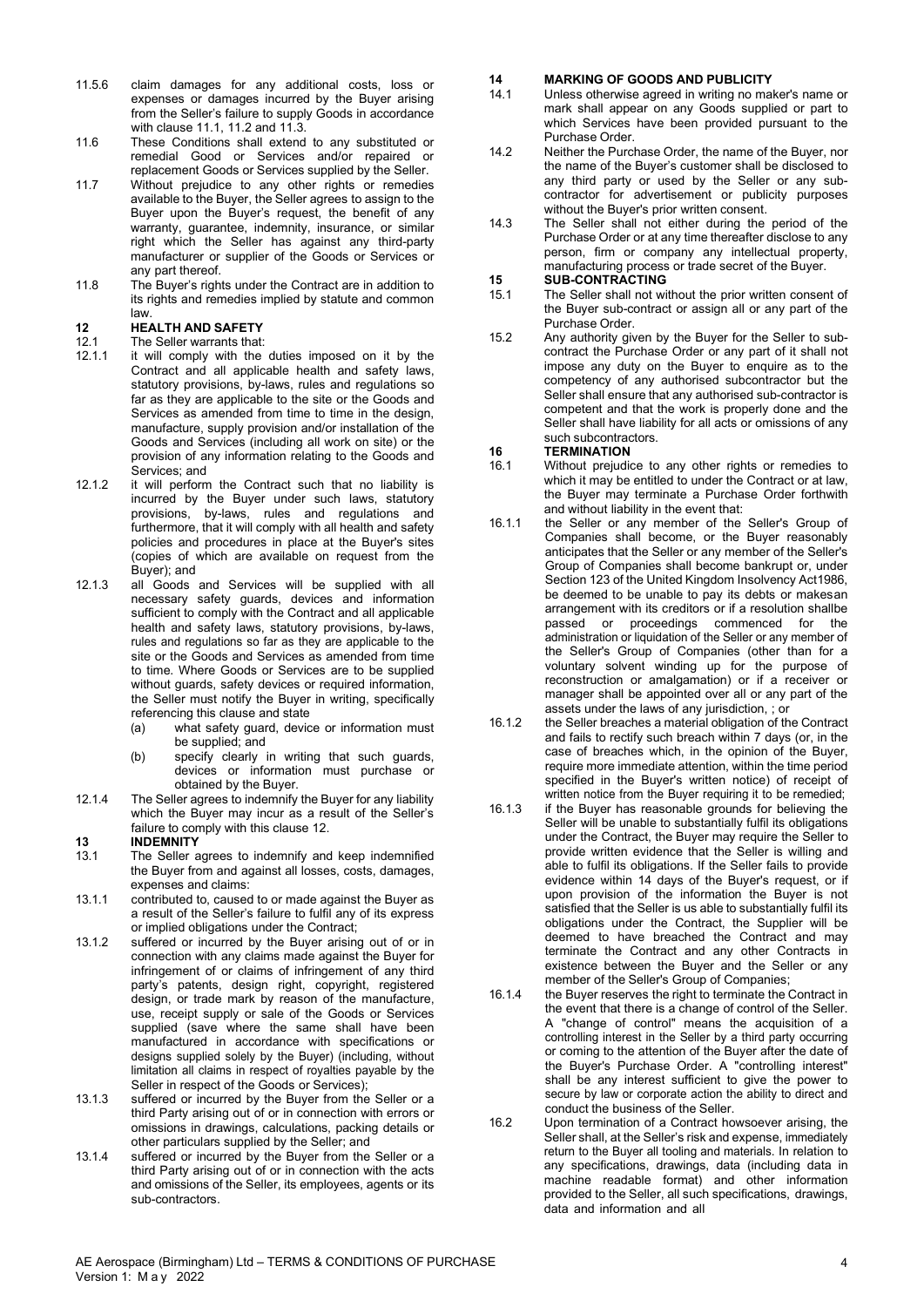copies thereof shall be immediately returned to the Buyer (at the Seller's risk and expense) or, on the instructions of the Buyer, shall be destroyed.

- 16.3 Termination of the Contract shall not affect the parties' rights and remedies that have accrued as at termination, including the right to claim damages in respect of any breach of the Contract which existed at or before the date of termination.
- 16.4 Any provision of the Contract that expressly or by implication is intended to come into or continue in force on or after termination of the Contract shall remain in full force and effect after termination.

- 17 **TERMINATION FOR CONVENIENCE**<br>17.1 Without prejudice to any other specific Without prejudice to any other specific provision of these Conditions or the Contract or any other right available to the Buyer, the Buyer shall have the right toterminate the Contract in whole or in part at any time bygiving written notice to the Seller whereupon all work under the Purchase Order (or the terminated part) shall be discontinued.
- 17.2 Upon termination for convenience, the Seller shall have 60 days to make a claim, supported by such information and evidence as is requested by the Buyer, for:
- 17.2.1 the costs of raw material for Goods or Services which were purchased prior to termination for Goods and Services due for Delivery within the agreed fixed lead time;
- 17.2.2 the costs incurred for work partially completed on Goods or Services due for Delivery within the agreed fixed lead time on a pro rata basis; and
- 17.2.3 any additional costs reasonably incurred prior to termination under this clause, for Goods and Services due for Delivery within the agreed fixed lead time, payable at the discretion of the Buyer.
- 17.3 Upon payment of any claim under clause 16.2 or if no claim is made within 60 days, the Supplier shall waive its rights to claim payment for any further sum o by way of damages, loss of profits or otherwise from the Buyer.
- **18 RECORDS**<br>18.1 When dray When drawings, parts, lists and operating and maintenance instructions or like documentation are supplied by the Seller, these may be used by the Buyer and the Buyer's customer for production or purchase by the Buyer or for any part or parts of the Goods or Services for the purpose of repairing them or replacing parts.
- 18.2 All such drawings, information and documentation supplied by the Seller shall be suitable for copying by the Buyer.

#### 19 INTELLECTUAL PROPERTY AND **CONFIDENTIALITY**

- 19.1 All designs, specifications, inventions, patents, know how, new technology, improvements and other intellectual property rights and materials made, designed or developed by the Seller in connection with the Contract shall be the sole property of the Buyer or the Buyer's customer (as the case may be) and the Seller shall procure at no charge to the Buyer the execution of any and all papers necessary to perfect ownership by the Buyer or the Buyer's customer (as the case may be).
- 19.2 All material, drawings, patterns, gauges, samples, specifications and other technical data prepared by the Buyer or the Buyer's customer (as the case may be) in connection with the Contract shall be and shall at all times remain the property of the Buyer or the Buyer's customer (as the case may be) which shall be entitled to reproduce and use all such material, drawings and data at any time for any purpose whatsoever. The Seller shall not use any such material, drawings, patterns, specifications and data except in connection with the performance of its obligations under the Contract.
- 19.3 Notwithstanding clauses 19.1 and 19.2, the Seller shall be responsible for ensuring that any designs,<br>specifications, inventions, patents, know-how, specifications, inventions, patents, know-how, improvements and other intellectual property rights and materials and all information provided to the Seller pursuant to clause 19.2 is adequate and suitable for the supply of the Goods and the provision of the Services to

the standards set out in these Conditions and any other standards specified in writing by the Buyer.

19.4 The Seller shall ensure that all illustrations, performance details, examples of installations and methods of assembly and all other data and information provided by the Seller shall be complete and accurate.

### 20 **INSURANCE**<br>20.1 During the term

- During the term of the Contract and for a period of 7 years thereafter, the Seller shall maintain in force, with a reputable insurance company, the following insurance policies:
- 20.1.1 professional indemnity insurance with a limit of at least £10 million for claims arising from a single event or series of related events per calendar year;
- 20.1.2 product liability insurance with a limit of at least £10 million for claims arising from a single event or series of related events per calendar year;
- 20.1.3 public liability insurance with a limit of at least £10 million a claim;
- 20.1.4 aviation insurance with a limit of at least £50 million for claims arising from a single event or series of related events per calendar year, The Seller shall, on the Buyer's request, produce both the insurance certificate giving details of cover and the receipt for the current year's premium in respect of each insurance.

#### 21 FORCE MAJEURE

If the Buyer is delayed or hindered in the performance of its obligations under the Contract, or if the Buyer's use or receipt of the Goods or Services is prevented or hindered, by circumstances beyond its reasonable control (including, but not limited to, any form of government intervention, strikes and lock outs not involving the parties hereto or their respective work forces, flood, drought, earthquake or other natural disaster; epidemic or pandemic, collapse of buildings, fire, explosion or accident, nuclear, chemical or biological contamination, terrorist attack, civil war, civil commotion or riots, war, threat of or preparation for war, armed conflict, imposition of sanctions, embargo, or breaking off of diplomatic relations) then delivery of the Goods or performance of the Services or payment for the Goods and Services shall be suspended without liability to the Buyer until such time as the circumstances have ceased. If such delivery cannot be effected within a reasonable time after the due date the delivery may be cancelled by either party in writing without liability on either side.

#### 22 QUALITY ASSURANCE REQUIREMENTS

The Seller shall comply with any quality assurance requirements specified in the Purchase Order.

#### 23 COMPLIANCE WITH ANTI-SLAVERY AND HUMAN TRAFFICKING LAWS AND POLICIES

- 23.1 The Seller undertakes, warrants and represents that:<br>23.1.1 neither the Seller nor any of its officers, employee
- neither the Seller nor any of its officers, employees, agents or subcontractors has:
- 23.1.1.1 committed an offence under the Modern Slavery Act 2015 (a "MSA Offence"); or
- 23.1.1.2 been notified that it is subject to an investigation relating to an alleged MSA Offence or prosecution under the Modern Slavery Act 2015; or
- 23.1.1.3 become aware of any circumstances within its supply chain that could give rise to an investigation relating to an alleged MSA Offence or prosecution under the Modern Slavery Act 2015;
- 23.1.2 it shall comply with all applicable anti-slavery and human trafficking laws, statutes, regulations and codes from time to time in force including but not limited to the Modern Slavery Act 2015;
- 23.1.3 not engage in any activity, practice or conduct that would constitute an offence under sections 1, 2 or 4, of the Modern Slavery Act 2015 if such activity, practice or conduct were carried out in the UK;
- 23.1.4 it shall notify the Buyer immediately in writing if it becomes aware or has reason to believe that it, or any of its officers, employees, agents or subcontractors have breached or potentially breached any of the Seller's obligations under this clause 23. Any notice under this clause 23.1.5 shall set out full details of the circumstances concerning the breach or potential breach of the Seller's obligations; and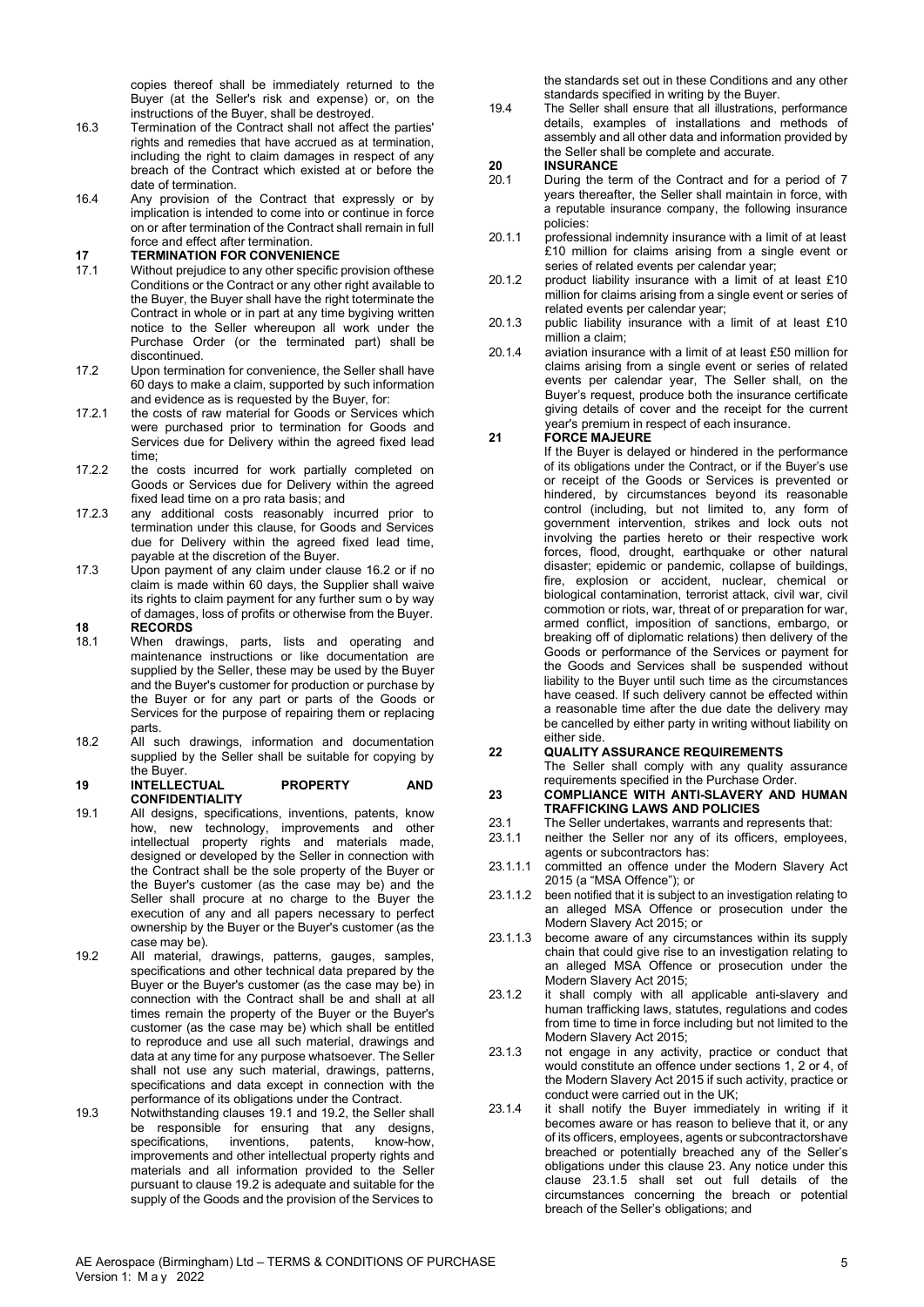- 23.1.5 include in its contracts with its direct subcontractors and suppliers anti-slavery and human trafficking provisions that are at least as onerous as those set out in this clause 23, including but not limited to an obligation that its direct subcontractors and suppliers comply with all applicable anti-slavery and human trafficking laws, statutes, regulations and codes from time to time in force including but not limited to the Modern Slavery Act 2015.
- 23.2 The Seller shall implement due diligence procedures for its direct subcontractors, and suppliers, to ensure that there is no slavery or human trafficking in its supply chains.
- 23.3 The Seller shall during the term of the Contract and for the period of six years thereafter maintain such records relating to the Goods and Services provided to the Buyer under the Contract as may be necessary to trace the supply chain of such Goods and Services and to enable the Buyer to determine the Seller's compliance with clause 23.
- 23.4 The Buyer (or a third party acting on its behalf) shall have the right from time to time at its own cost to conduct an audit of the Seller's operations, facilities and working conditions and its quality, environmental, ethical and health and safety procedures and systems to ensure the Seller has the appropriate facilities, procedures, systems and personnel appropriate to and as may be required for the Seller to perform the Services and provide the Goods in accordance with the Contractand for that purpose shall be entitled to have access tothe Seller's premises and to any premises of the Seller's subcontractors or agents where the Services are being performed and Goods are being produced during normal working hours on giving reasonable notice to the Seller.
- 23.5 The Seller shall, at its own cost, perform appropriate remediation actions to address any issues or failures identified by an audit carried out pursuant to clause 23.4 within such timescales as are agreed with the Buyer. The nature of the remediation action to be taken is at the discretion of the Seller, but such action must address the relevant findings of the audit.
- 23.6 The Seller shall prepare and deliver to the Buyer no later than March each year, an annual slavery and human trafficking report setting out the steps it has taken to ensure slavery and human trafficking is not taking place in any of its supply chains or in any part of its business.
- 23.7 The Seller shall conduct a programme of regular training for its officers, employees, agents, subcontractors and other members of its supply chain to ensure compliance with this clause 23. The Seller shall keep a record of all training offered and completed under this clause 23.7 and shall make a copy of such records available to the Buyer on request.
- 23.8 The Seller shall indemnify the Buyer and its directors, officers and employees in full and on demand from and against any and all liabilities, claims, fines, demands, damages, losses or expenses (including legal and other professional advisers' fees and disbursements), interest and penalties incurred by them howsoever arising whether wholly or in part resulting from a breach of this clause 23.
- 23.9 Any breach of clause 23 by the Seller shall be deemed a material breach of the Contract that is not remediable and entitles the Buyer to immediately terminate the Contract under clause 16.1.2.

### 24 **ANTI-BRIBERY**<br>24.1 For the nurnose

- For the purposes of this clause 24 the expressions "adequate procedures" and "associated with" shall be construed in accordance with the Bribery Act 2010 and the guidance published under it.
- 24.2 The Seller shall ensure that it and each person referred to in clauses 24.2.1 to 24.2.3 does not, by any act or omission, place the Buyer in breach of any Bribery Laws. The Seller shall comply with all applicable Bribery Laws, ensure that it has in place adequate procedures to prevent any breach of this clause 24 and ensure that:
- 24.2.1 all of the Seller's personnel and all direct and indirect subcontractors, suppliers, agents and other intermediaries of the Seller;
- 24.2.2 all others associated with the Seller; and
- 24.2.3 each person employed by or acting for or on behalf of any of those persons referred to in clauses 24.2.1 and/or 24.2.2, involved in performing services for or onbehalf of the Seller or with the Contract so comply.
- 24.3 Without limitation to clause 24.2, the Seller shall not make or receive any bribe (which term shall be construed in accordance with the Bribery Act 2010) or other improper payment or advantage, or allow any such bribe or improper payment or advantage to be made or received on its behalf, either in the United Kingdom or elsewhere, and will implement and maintain adequate procedures to ensure that such bribes or improper payments or advantages are not made or received directly or indirectly on its behalf.
- 24.4 The Seller shall immediately notify the Buyer as soon as it becomes aware of a breach or possible breach of any of the requirements in this clause 23.
- 24.5 Any breach of this clause 24 by the Seller shall be deemed a material breach of the Contract that is not remediable and entitles the Buyer to immediately terminate the Contract under clause 16.1.2.

#### 25 COMPLIANCE WITH LAWS

25.1 The Seller must comply with all laws, regulations or licences applicable in the jurisdiction of either manufacture or provision of any Goods and Services supplied pursuant to these Conditions. The cost of compliance with any laws, regulations of licences are included in the Price and are the sole responsibility of the Buyer.

### 26 **GENERAL**<br>26.1 If any prov

- If any provision or part of a provision of the Contract shall be held to be invalid or unenforceable in whole or in part, the affected portion of the provision shall be severed. The unaffected portion of the provision shall remain in full force and effect.
- 26.2 No waiver of, delay or failure by the Buyer to exercise any rights or remedies shall prejudice any future or further exercise of the Buyer's rights
- 26.3 Any notice or other communication to be given to a party under or in connection with the Contract shall be in writing, in English and be addressed to the Managing Director or equivalent role of that party and shall be delivered by hand or by pre-paid first-class post or other next working day delivery service at its registered office (if a company) or its principal place of business (in any other case). A notice or other communication shall be deemed to have been received: if delivered by hand, on signature of a delivery receipt or at the time the notice is left at the proper address; if sent by pre-paid first-class post or other next working day delivery service, at 9.00 am on the second Business Day after posting. This clause does not apply to the service of any proceedings or other documents in any legal action or, where applicable, any other method of dispute resolution.
- 26.4 The Seller shall keep confidential all information disclosed to it by or on behalf of the Buyer or the Buyer's customer which could reasonably be considered as confidential. This shall include, but not be limited to, all information disclosed by the Buyer which comprises intellectual property and know-how belonging to the Buyer or the Buyer's customer and all information relating to the Buyer's business or the business of the Buyer's customer which is not in the public domain. The Seller shall not use any information so provided to it other than to enable it to perform its obligations under the Contract.
- 26.5 These Conditions shall be governed by English law and the English courts shall have exclusive jurisdiction to deal with any disputes between the Buyer and the Seller. The application of the United Nations Conventions for the International Sale of Goods is hereby expressly excluded.
- 26.6 A person who is not a party to the Contract (a "third party") shall have no rights pursuant to the Contracts (Rights of Third Parties) Act 1999 to enforce any term of the Contract. Any right or remedy of a third party which exists or is available apart from the Act is not affected.
- 26.7 The Seller shall not be entitled to hold itself out as an agent or representative of the Buyer nor shall the Seller